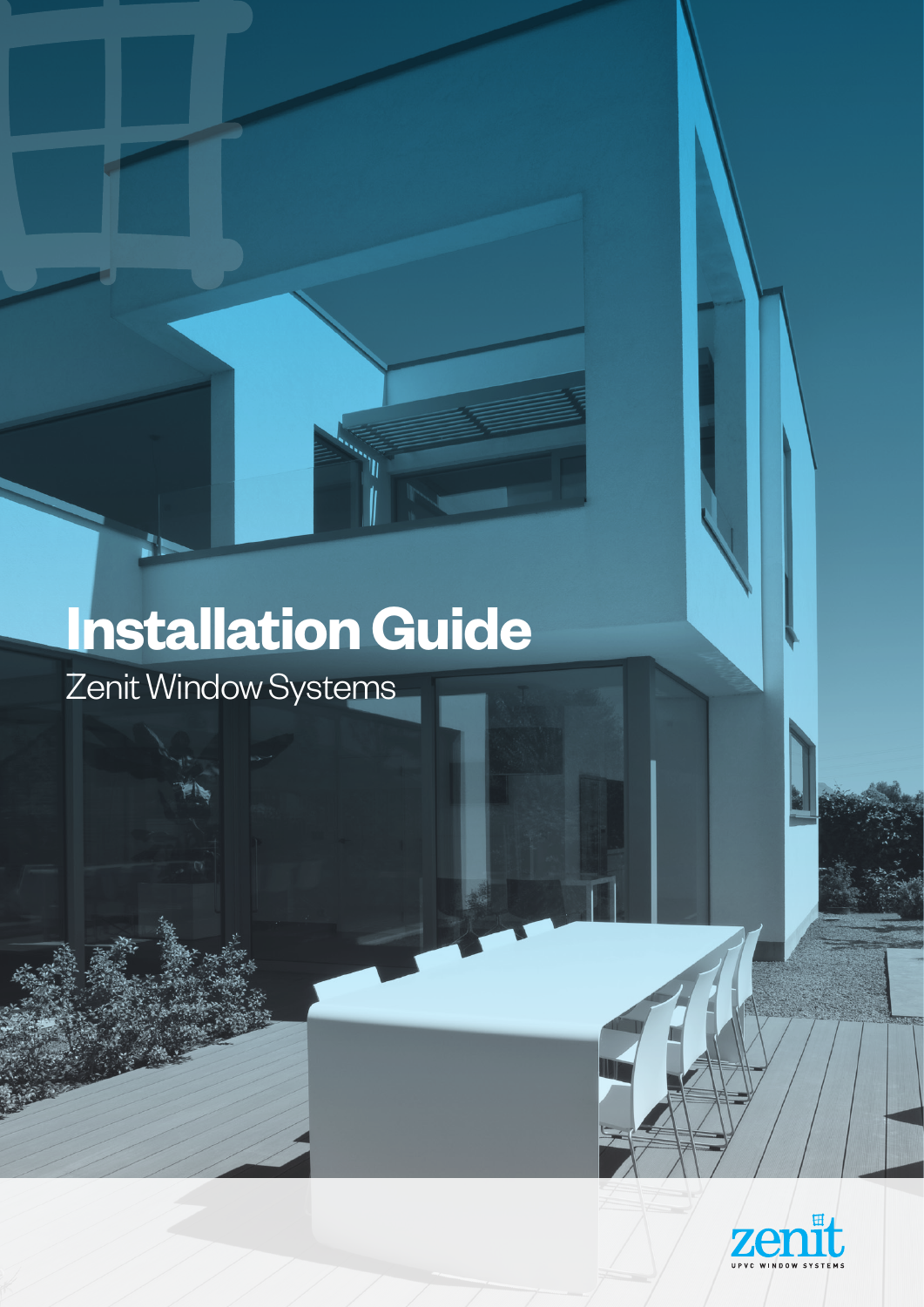## Table of Contents

| $\overline{2}$ | <b>Pre-Installation Care</b>                      |
|----------------|---------------------------------------------------|
| 3              | Correct Frame Installation                        |
| 5              | Flashing                                          |
|                | Window Installation - Brick Veneer Applications   |
| 8              | Window Installation - Cavity Brick Applications   |
|                | Window Installation - Timber Frame Applications   |
| 10             | Window Installation - Concrete Block Applications |
|                | Post-Application Care                             |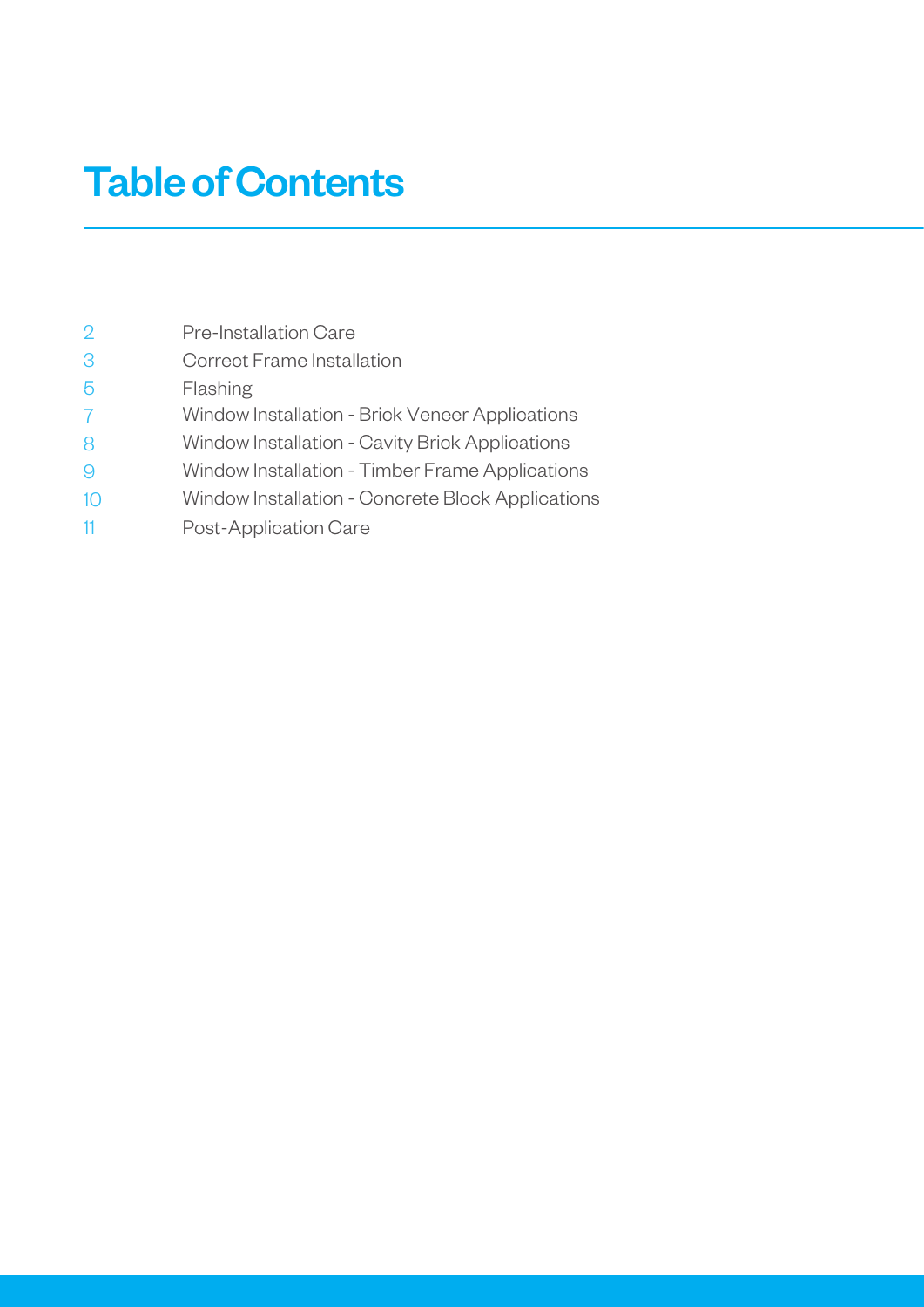### Pre-Installation Care

### **PRE-INSTALLATION CARE OF WINDOWS**

Windows should be stored in a clean, dry area away from cement, lime, paint, acid etc, and must be protected from building materials and loose debris such as wet plaster, mortar, paint and welding splatter.

- Store in a dry location, under cover where possible, to protect against damage
- Carry windows in the vertical position with sashes locked
- Do not rack frames out of square
- Prevent exposure to moisture particularly pooling and ponding
- Do not remove any bands (if fitted) from double hung windows until after installation
- Do not remove corner bracing (if fitted) until after installation

### **FACTORS THAT CONTRIBUTE TO INSTALLATION PROBLEMS**

Installation problems such as incorrect fitting or the omission of flashings, smothered or missing weep holes, or the loss of continuity in the water barrier are the prime cause of leaks in window assemblies.

• Severity of exposure to wind is the most important factor in the specification and installation of windows and doors in openings. Components and installation practices acceptable in sheltered situations may quickly fail when exposed to the full force of the wind and rain.

Handle and stack frames carefully on site. Stand them upright on their sills (bottom of the window as installed), raised off the ground on pieces of timber or bricks. Stand them against a flat, vertical surface such as a shed and tie firmly in position.



Do not lean windows against a tree or post as they can be subject to permanent damage until installed into the building envelope. If the site is bare, lay frames flat on top of each other with weight evenly distributed to avoid buckling and distortion.



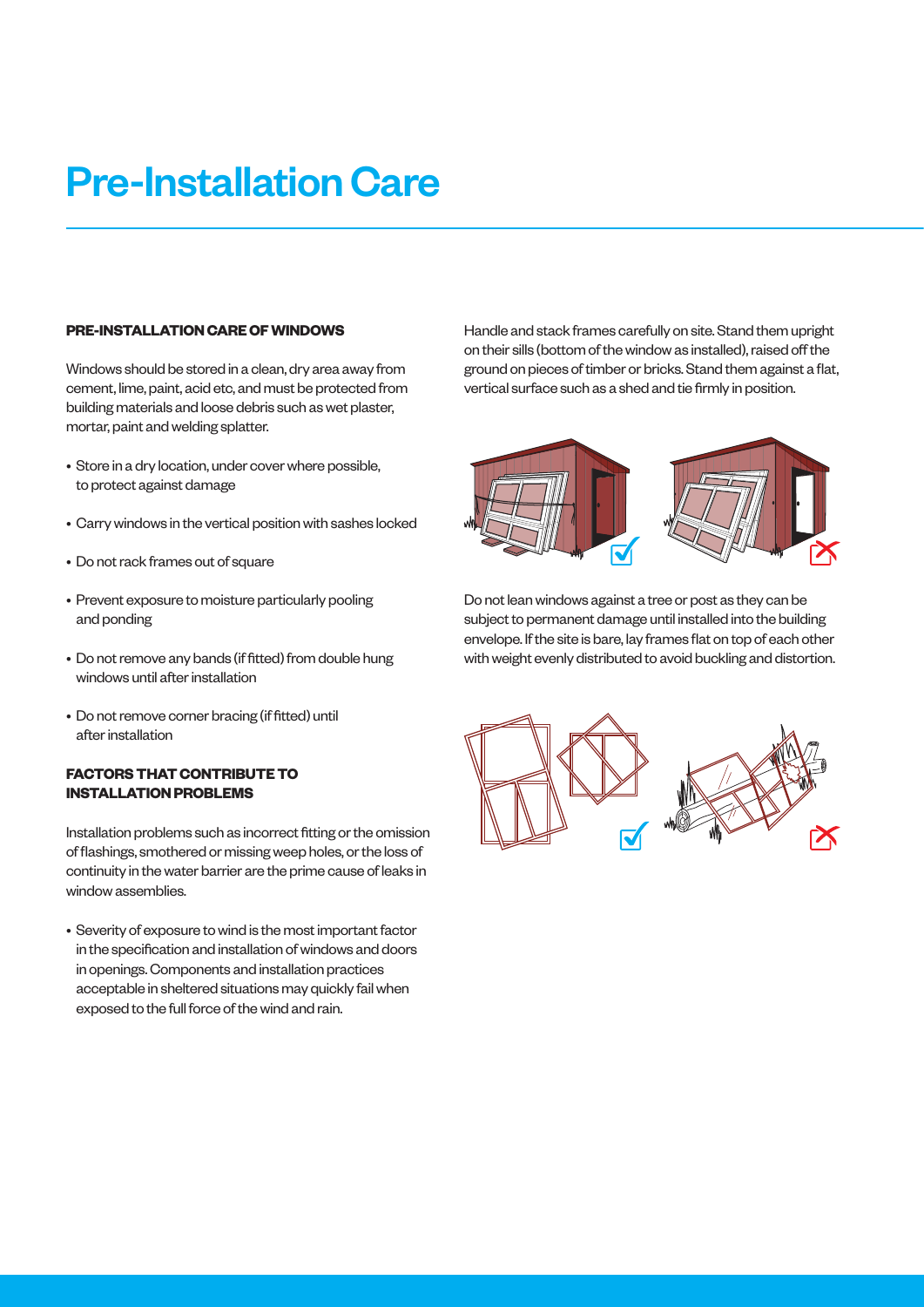

### **Correct Frame Installation** 2-3

- 1. Fit flashing to window surround as required.
- 2. Measure the frame opening to ensure that there is sufficient room for the product and additional packing.

#### **STUD OPENING:**

Height: O/A reveal size + adequate clearance Width: O/A reveal size + adequate clearance

*\*All drawings are viewed from inside. Dimensions specified are Frame Size. Stud opening is 50mm greater for height and width if reveals being supplied.*

- 3. Frame must be packed plumb, square and not twisted between the openings. Ensure the sill is fully supported; failure to do so may result in sill roll on sliding windows. Sills on all windows and doors must be straight and level and should be packed and secured.
- 4. Secure windows by nailing through reveal in brick veneer applications. Timber windows should be secured by back nailing through stud, not face of frame stud. Alternatively, on cavity brick construction use galvanized building lugs located at 450mm maximum centres.
- 5. If it is not possible to backnail, wedges should be installed between the window and the building frame to prevent opening of the frame joints when nailing is carried out.
- 6. Keep sashes closed whilst installing frames.
- 7. Sill bricks should be at least 10mm clear of window frame to allow settlement in brick veneer construction.
- 8. Do not stand on the windows or doors, or use them as a support for scaffolding, or slide material through the frame. It is important to prevent any damage to windows and doors during construction.
- 9. Do not permit weight of eaves or arch bars to bear on any window or door frame *(Windows and doors are not load bearing)*.
- 10. Remove cement mortar and plaster droppings from windows immediately, taking care to avoid scratching glass and, or frames, as permanent damage can result. Immediate attention must be given by washing off with water before material sets.

Please refer to the following page for a detailed illustration on Correct Frame Installation.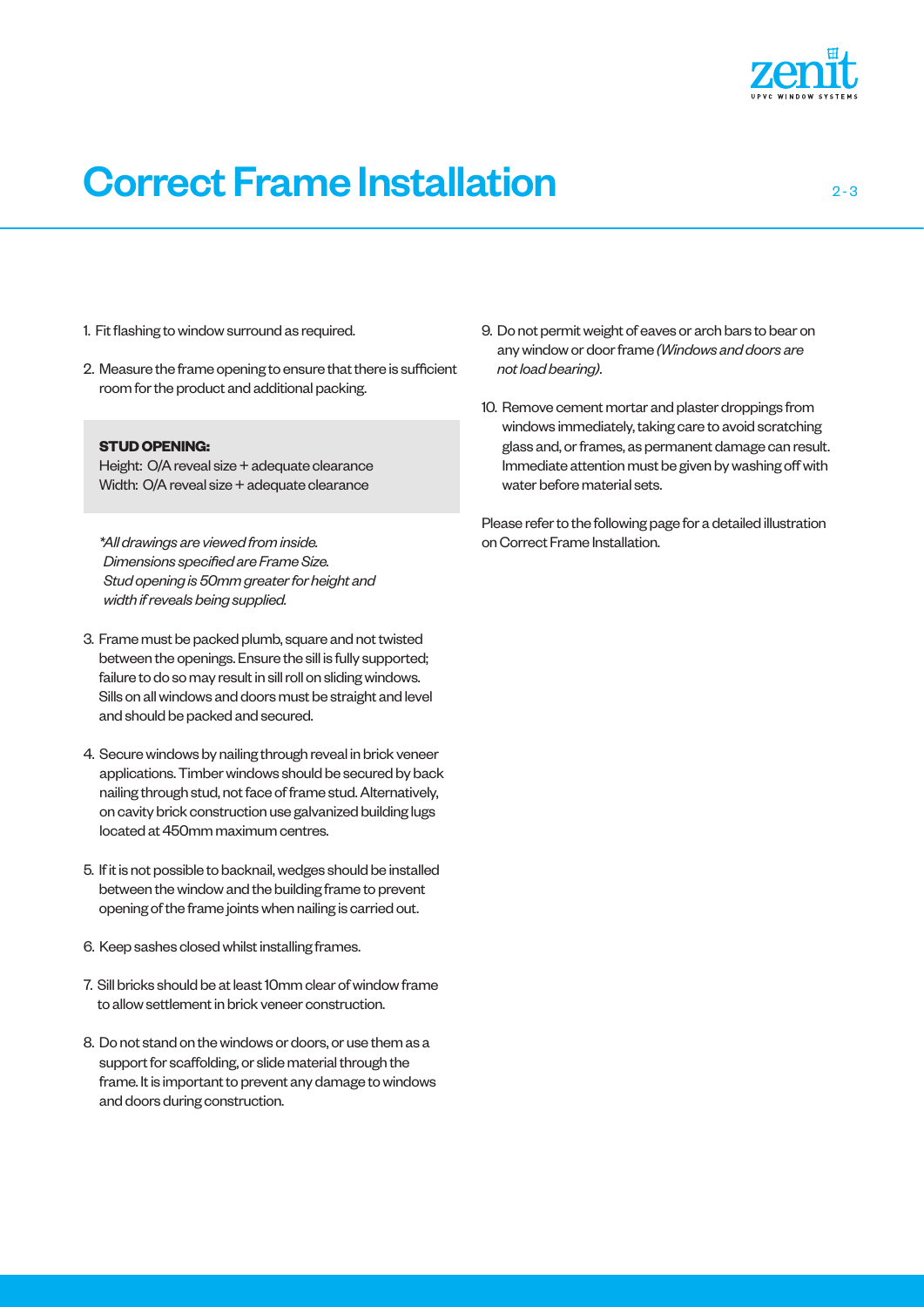### Correct Frame Installation

### **CORRECT FRAME INSTALLATION**



\*FIX VIA BUILDING LUGS, NAILS OR SHIM AT EQUALLY SPACED ARROW POINTS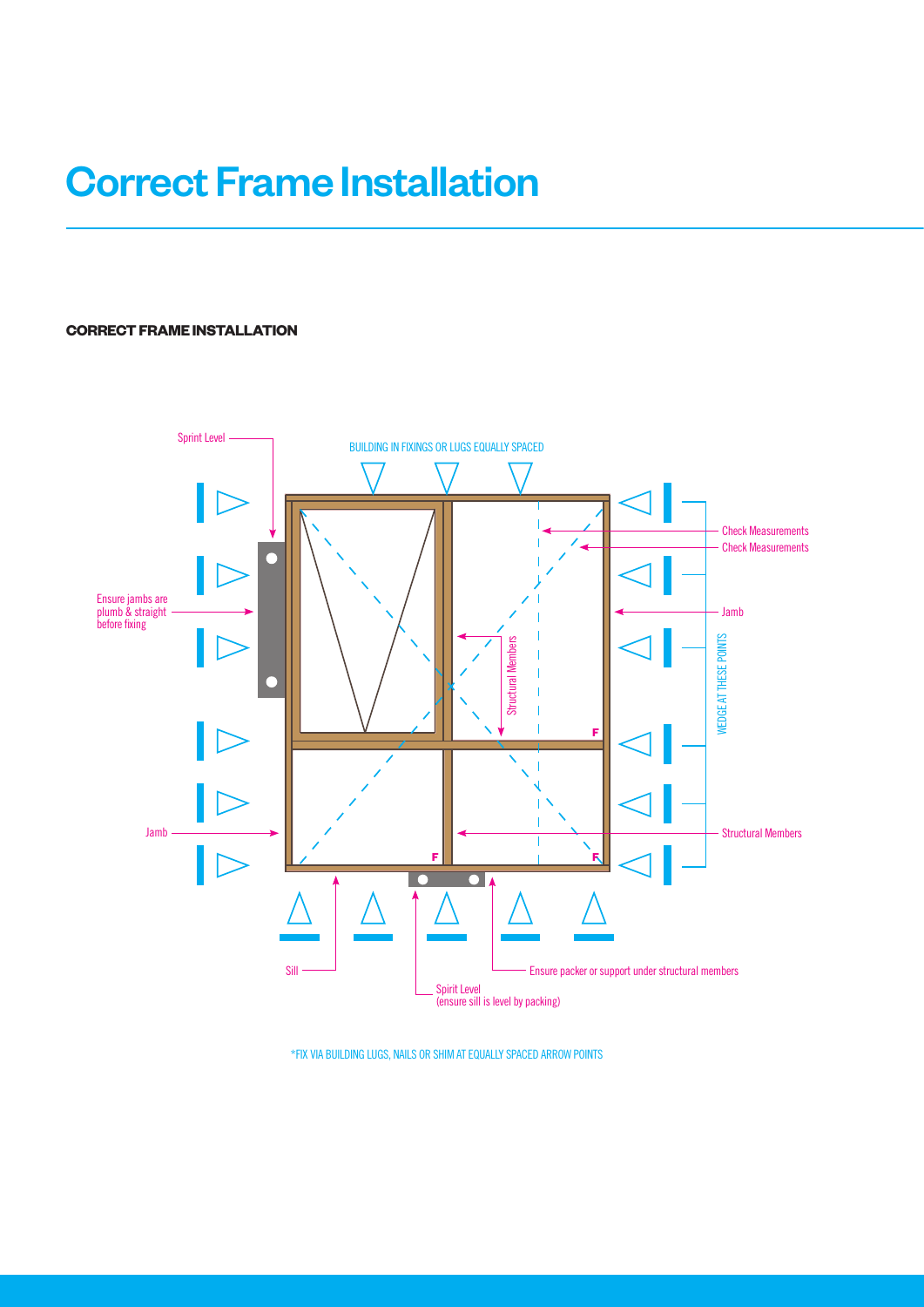

### Flashing **Flashing**  $4 - 5$

#### **GENERAL INFORMATION**

It is the builder's responsibility to ensure that windows and doors are installed in such a way that water does not penetrate from the outer skin to the inner skin of the building envelope. The extent of the flashing required will depend on local weather conditions. In some instances only sill flashings may be required. In others jamb and head flashing may be required.

### **JAMB FLASHING**

- Required in high wind locations to ensure that water which enters between the window jamb and the outer skin is drained to the sill flashing.
- Where jamb flashing overlaps sill flashing, the overlap should extend the full depth of the sill flashing.

#### **HEAD FLASHING**

Provided to stop water wetting the inner skin by bridging across the window or door head.

Provided above any wall penetrations not specifically designed to stop water reaching the inner skin, ie; exhaust fans and ventilation ducts.

- Must project horizontally a minimum of 150mm both sides past the opening.
- Must be of approved materials to AS2904.
- Must be provided with weep holes to let the water out.

#### **SPECIAL CARE**

- Special care is required on windows with undersill drainage used in a non cavity situation such as single skin block work.
- Where a subsill is used stop ends must be fitted and sealed.

Please refer to the following page for a detailed illustration on Window Flashing.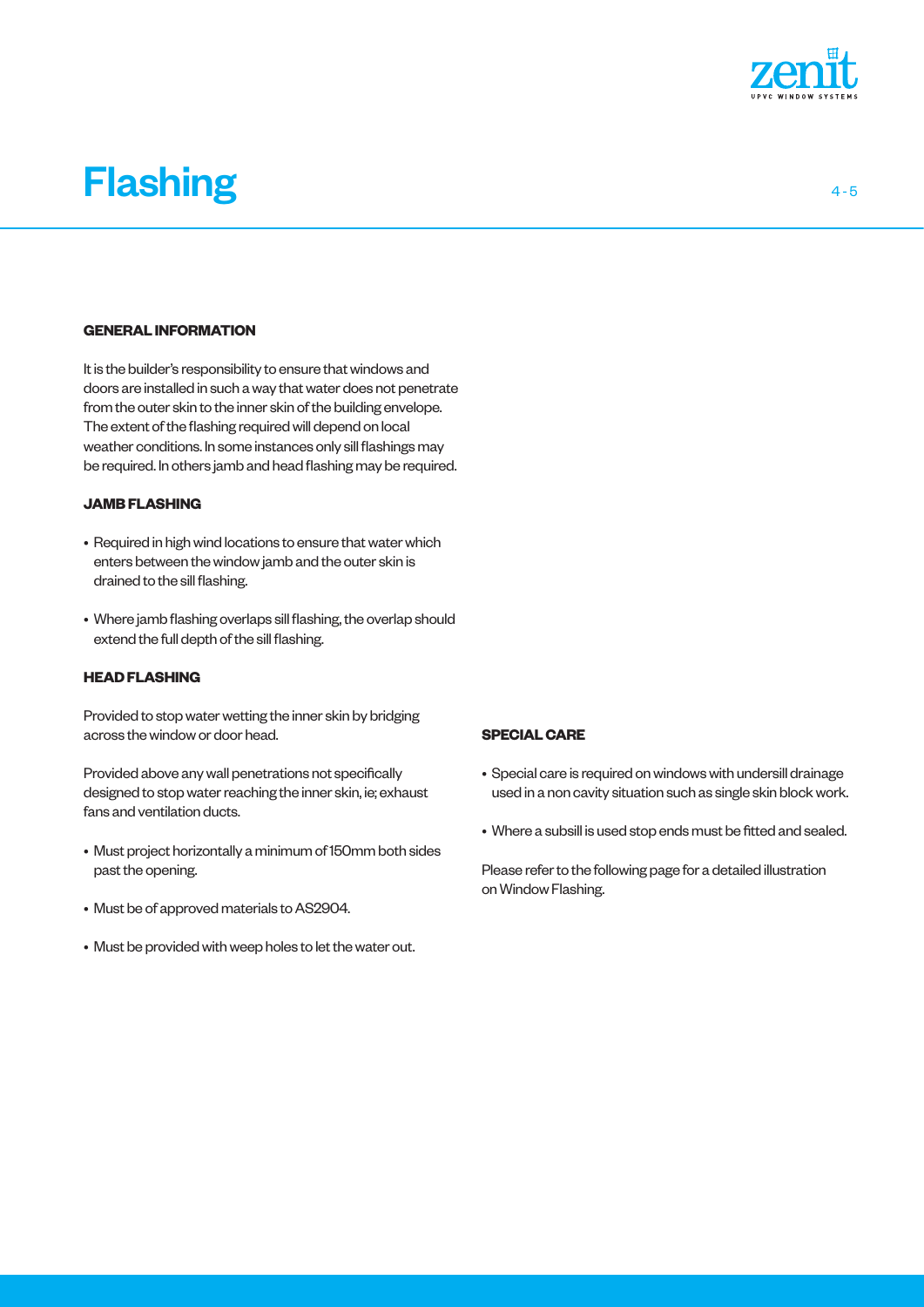### **Flashing**

### **WINDOW FLASHING**

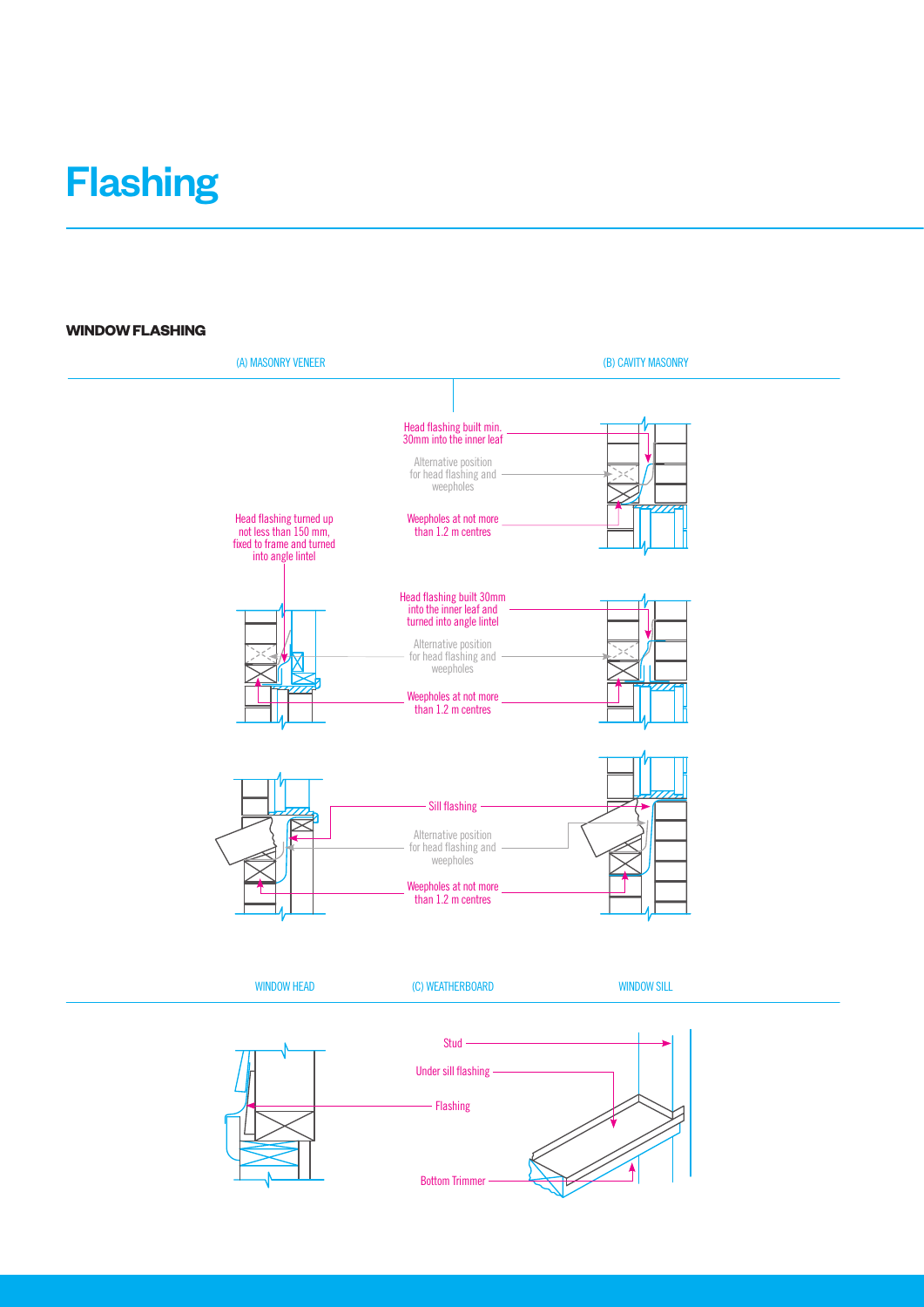

## UPVC Window Installation **EXAMPLE CONVENTS** 6-7

### **BRICK VENEER APPLICATIONS**

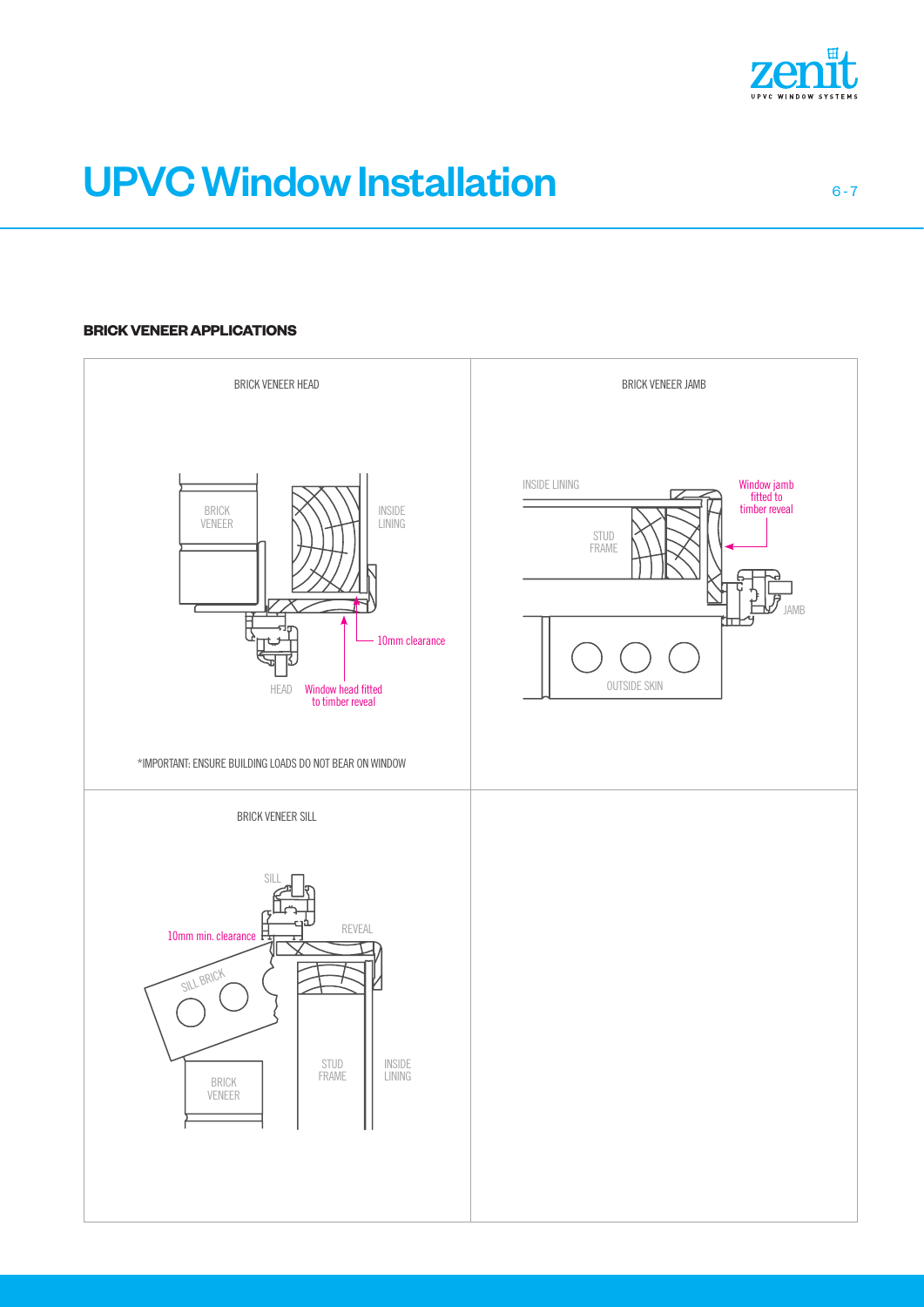### UPVC Window Installation

### **CAVITY BRICK APPLICATIONS**

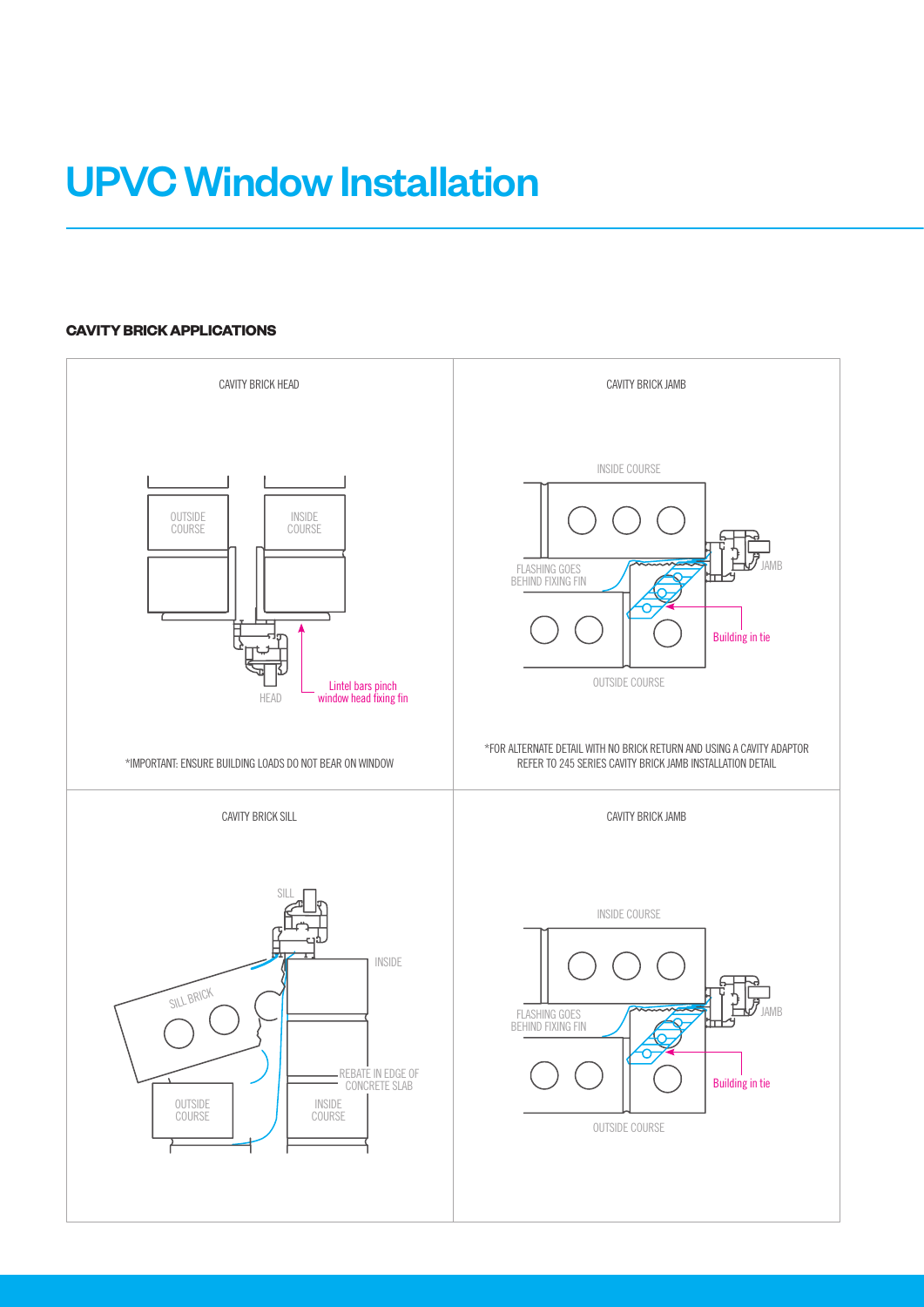

## UPVC Window Installation 8-9

### **TIMBER FRAME APPLICATIONS**

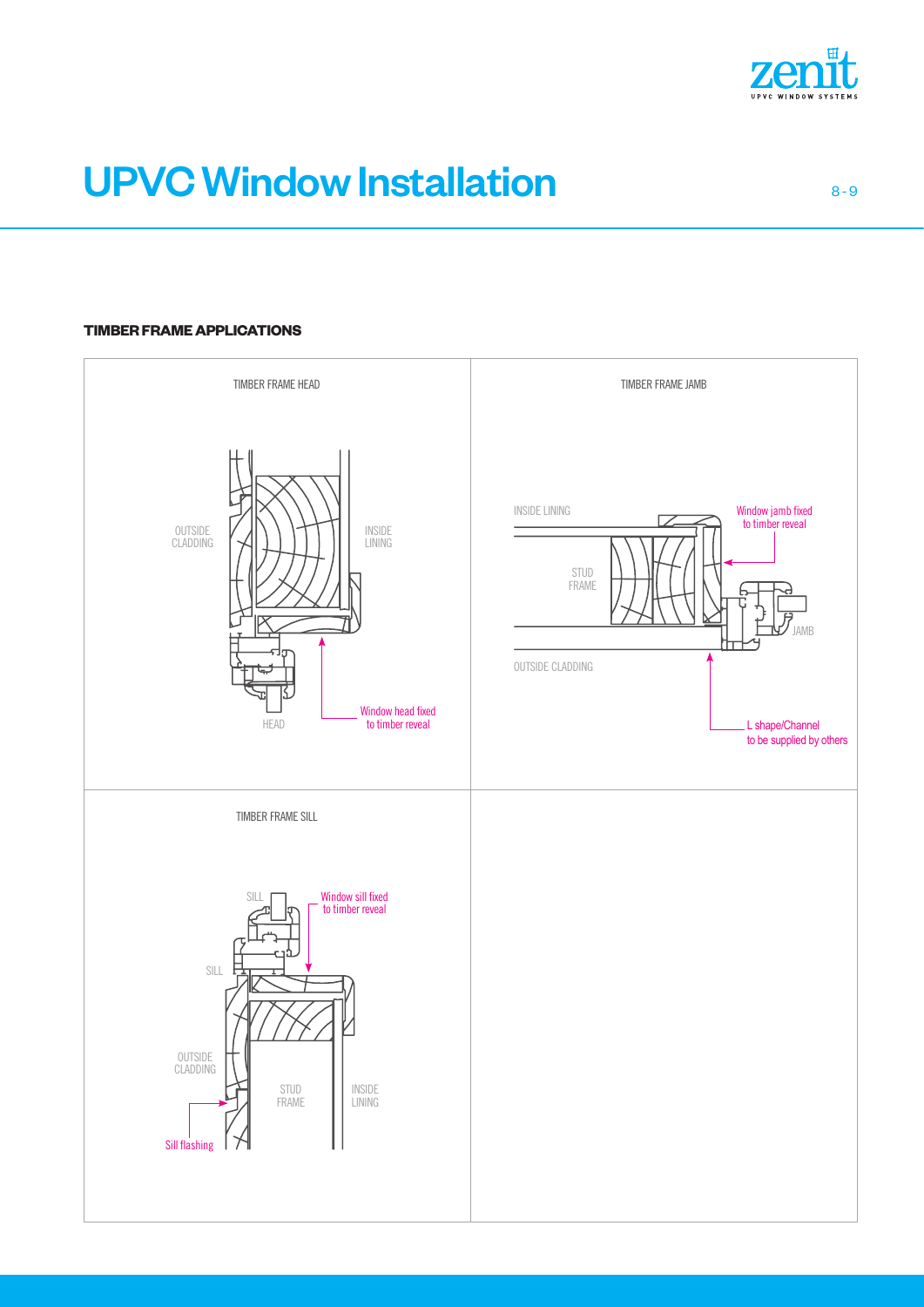## UPVC Window Installation

### **CONCRETE BLOCK APPLICATIONS**

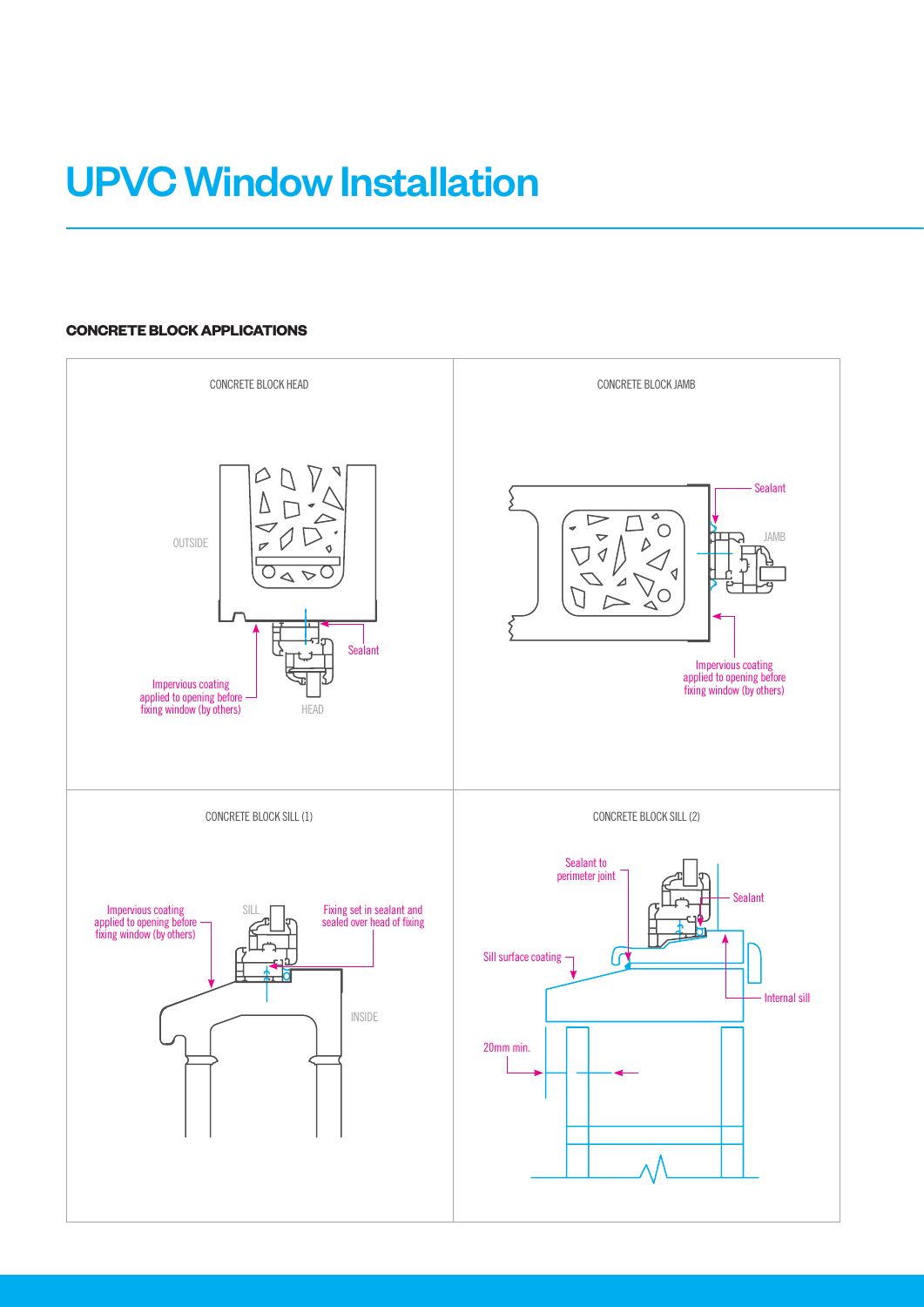

### **Post-Installation Care 10 - 112 - 112 - 112 - 112 - 112 - 112 - 112 - 112 - 112 - 112 - 112 - 112 - 112 - 112 - 112 - 112 - 112 - 112 - 112 - 112 - 112 - 112 - 112 - 112 - 112 - 112 - 112 - 112 - 112 - 112 - 112 - 112 - 1**



#### **SOILING**

If removal of debris is delayed and scraping becomes necessary the finish may be damaged. Remove cement, mortar and other droppings immediately, using ample clean water and a sponge or rag to avoid permanent staining of finished surfaces.

### **DOOR TRACKS AND SILLS:**

Door tracks and window sills should be protected from planks, scaffolding and barrows.

#### **ACID SPILLS**

Acid used for cleaning brickwork MUST be prevented from making contact with UPVC window frames and sashes. If any acid or similar corrosive material does come into contact with window or door surfaces those areas must be washed *immediately* with large quantities of clean water. Contact Zenit Windows for detailed cleaning advice of UPVC windows/ doors, including the recommended agents/solvents.

#### **USE OF HOSE**

If using a hose or similar apparatus to clean windows and/or doors ensure the hose nozzle/jet fitting is set to a fine spray as shown in the diagram. At NO time should a window or door be hit with a full force of a hose, nozzle/jet setting.

#### **GLASS CARE**

- To clean, simply wipe over the surface with a few drops of methylated spirits on a damp cloth, then polish the surface dry with a lint free cloth.
- Ensure that all cleaning cloths are free from any abrasive materials.
- Never remove abrasive materials such as mortar from the glass with a scraper (To clean, flood with water and dab with a sponge. Don't scrub with sponge or scratching will occur).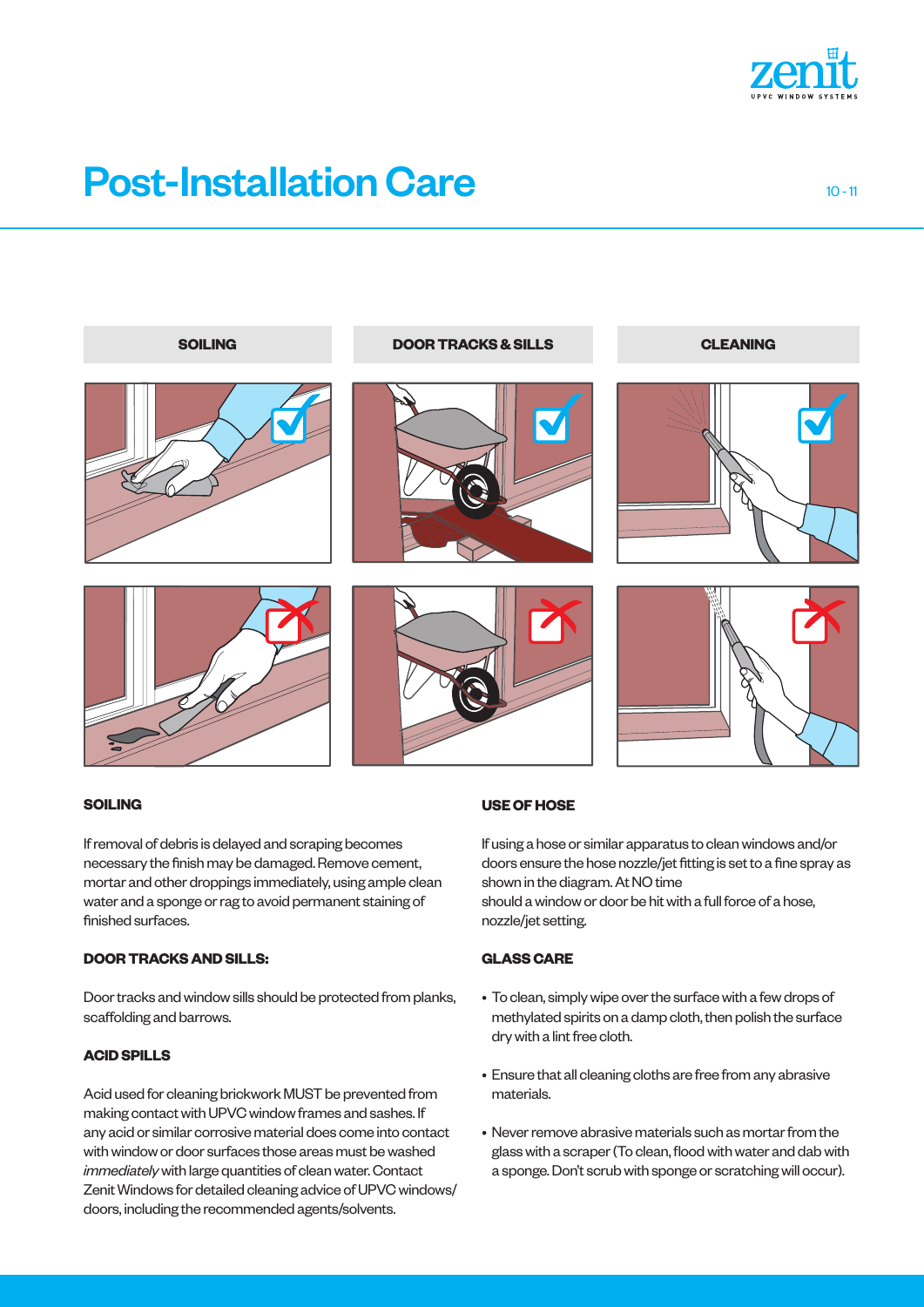### Glazing Instructions

#### **BLOCKING OF THE GLASS PANE**

- Required accessories such as clip-on blocking-bridges and wedging material will be supplied by GLASPART (Blocking-bridges: FCGMG.28 SNAP 3172 807, alternative 24 343).
- Wooden wedges are not tolerable as wedging material.
- $\bullet$  Wedge width = 10mm, wedge width = min. 2mm wider than the thickness of the glass unit.
- Both panes of the insulation glass unit must be evenly supported.
- The distance of the support block from the corner is approximately 40mm (see fig.1).
- All wedges must be secured against slipping.
- Drainage and ventilation of the window must not be affected in its function by the wedging material.
- The different types of openings are to be wedged according to fig.2.

Attention: In case of a glazing pane length above 1300mm one additional spacer block is to be inserted in the middle of the length.

### **FIG.2**









Fixed Glazed Unit

Distance of blocks from the inside corner:

= Support Block (40mm)

 $11111 =$  Spacer Block (200mm)

**FIG.1**